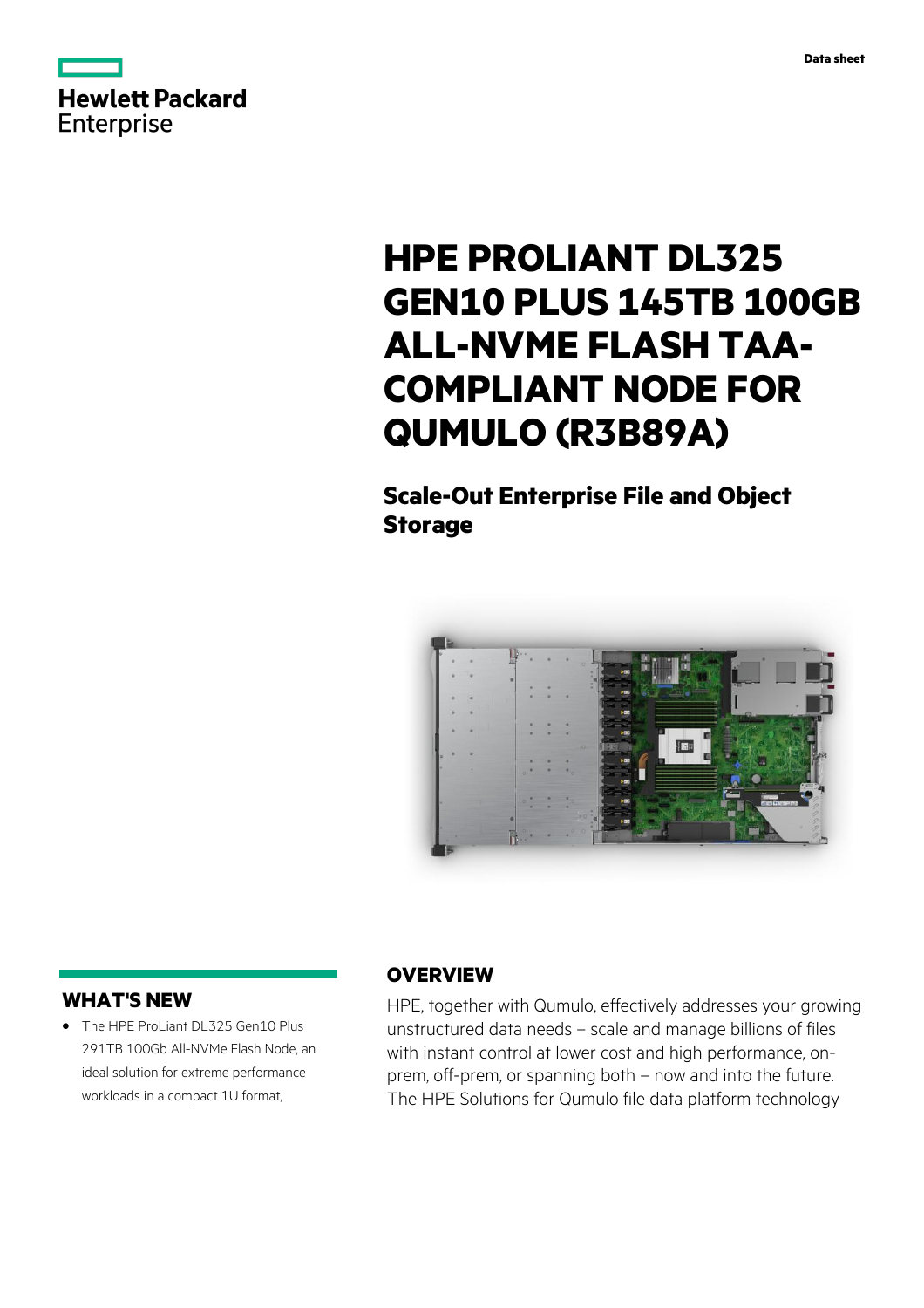provides the right combination of scale and density.

**·** The HPE all-NVMe solution is special-built for Qumulo using a ProLiant DL325 Gen10 Plus with 9x 15.36TB drives (R8F01A) and two disk packs of 5x 15.36TB (2x R8F02A) for a total of 19 NVMe drives.

allows you to symmetrically grow capacity and performance, reaching petabyte scale, on purpose-built HPE Apollo Gen10 and HPE ProLiant Gen10 Plus platforms. With Qumulo and HPE's carefully selected configurations optimized for price, performance, and capacity requirements, you can create, transform, and deliver your unstructured file data at massive scale and unmatched performance and ease.

## **FEATURES**

#### **High-performance, Enterprise-proven Scale-out File Data Platform**

Scale to billions of files with Qumulo's file data platform that handles small files as efficiently as large ones. There is no practical limit to scale, whether capacity, performance, file or node count. User files can occupy 100% of provisioned capacity without performance or management issues.

Sophisticated data protection including highly efficient erasure coding, replication, snapshots, and software encryption, enable the fastest re-protect times & nbsp; in the industry. The auditing capability is simple to configure. The encryption is always on and securely protects data at all times.

Cross Protocol Permissions (XPP) seamlessly manages SMB and POSIX permissions, preserving ACL inheritance for worry-free collaboration across protocols and client operating systems. XPP is fully automatic and requires no configuration.

#### **Your Data Where you Want it, Scaling On-premises and in Hybrid Cloud Environments**

Store your data anywhere and get multiple GB/s of performance for your workloads both on- and off- premises. You get scalable performance regardless of the number of files or file sizes.

Leverage continuous replication to make cloud a part of your business continuity strategy. Cloud continuity replication policies move the data where it's needed providing operating across storage clusters, whether on-premises or in the cloud. Qumulo automatically keeps data consistent.

Use the cloud when you need it. Access compute capability not available in your data center. With Qumulo SHIFT for Amazon S3 you can copy your data to native S3 to leverage applications, as well as AI and ML capabilities, hosted in the cloud. Amazon S3 enables easy collaboration around the world

Freely move data between on-premises and native cloud in AWS and Google Cloud without file conversion or rewriting apps because the same Qumulo platform runs natively in both. Simple subscription pricing covers all features, updates, performance enhancements and the licenses are transferable.

#### **Eliminate Data Blindness with Real-time Visibility and Control of Your Storage Infrastructure**

Real-time analytics help save time and money while increasing performance, allowing admins to pinpoint problems and effectively control how storage is used while providing visibility into storage capacity usage patterns by IP address or directory path.

Instantly see usage, activity, and throughput at any level of the unified directory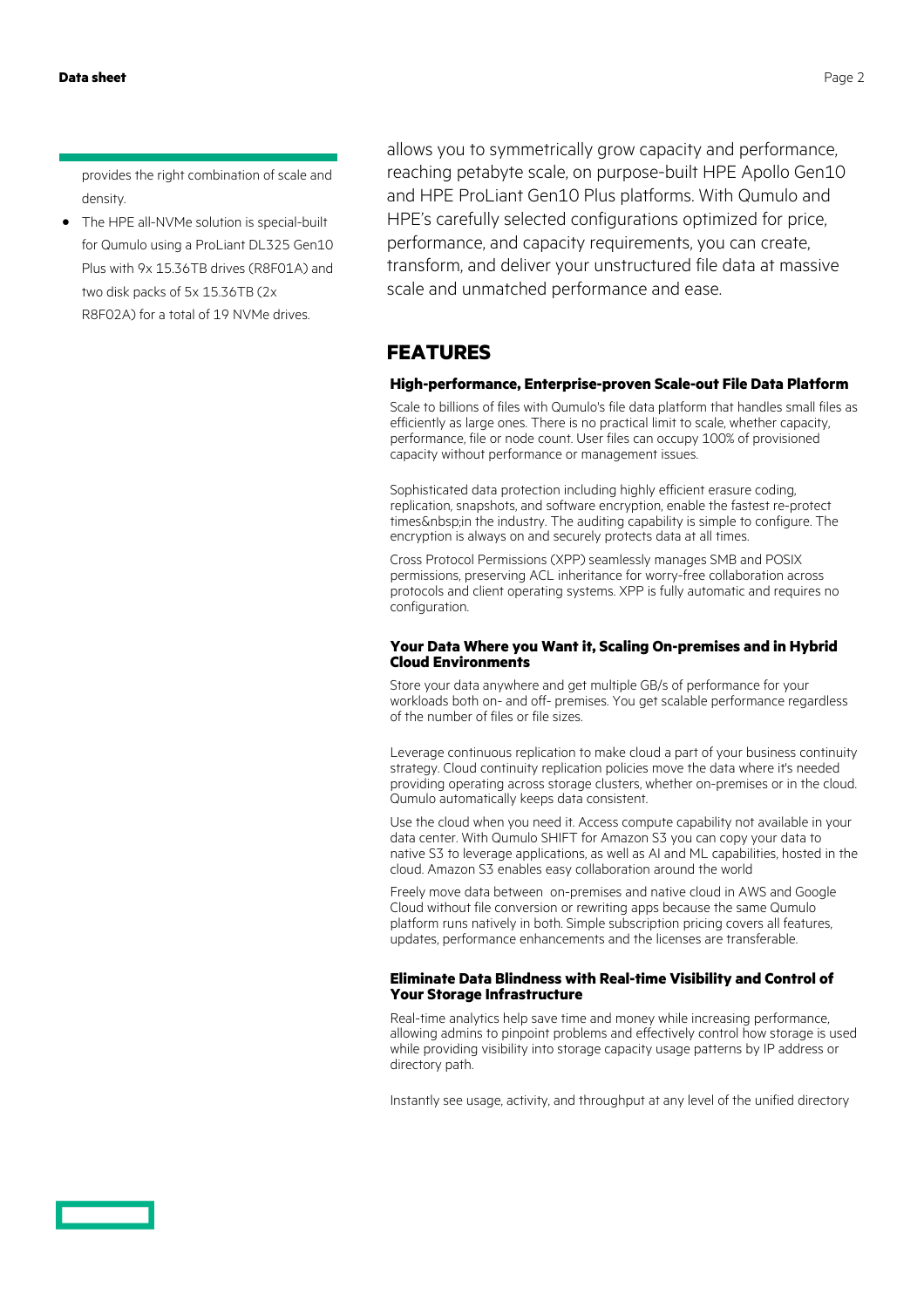structure, no matter how large or how active the system is, whether Qumulo is running on-premises or in the cloud. Easily identify problem areas, hot spots and optimize workload distribution across the file system.

Leverage real-time information via analytics to set quotas in real-time. Directorybased capacity quotas give administrators instant control over storage allocation. Capacity quotas can be applied to any directory, even nested ones. Moving a directory with a quota is easy.

Automate everything, eliminating redundant tasks! The RESTful API enables you to programmatically configure infrastructure, eliminate administrative tasks and automate IT management.

#### **Ultra-dense and Secure Storage Server**

HPE Solutions for Qumulo are built using HPE Apollo and HPE ProLiant servers. These build on years of proven leadership with an architecture optimized for Software-Defined Storage. Its unique design allows customers to save valuable data center space through a standard rack depth chassis.

HPE ProLiant DL325 Gen10 Plus servers are all-NVMe nodes, built on the 2nd generation AMD EPYC 7402 series processor family with 24 cores, and HPE Smart Memory up to 3200 MT/s DDR4 memory.

HPE Apollo 4200 servers are an SSD-first hybrid architecture that optimizes cost and performance. You can simultaneously get the speed benefits of SSD and the economic advantages of HDD.

HPE's Active Health System is an industry-first technology providing continuous, proactive health monitoring of over 1,600 system parameters and 100% of configuration changes. Cloud-based monitoring proactively detects potential problems including historical trend data about system usage.

HPE iLO5 Silicon Root of Trust and the built-in 256-bit AES encryption protects your systems and data from threats and malicious activities. No separate licenses or anything to manage. And switched ON by default.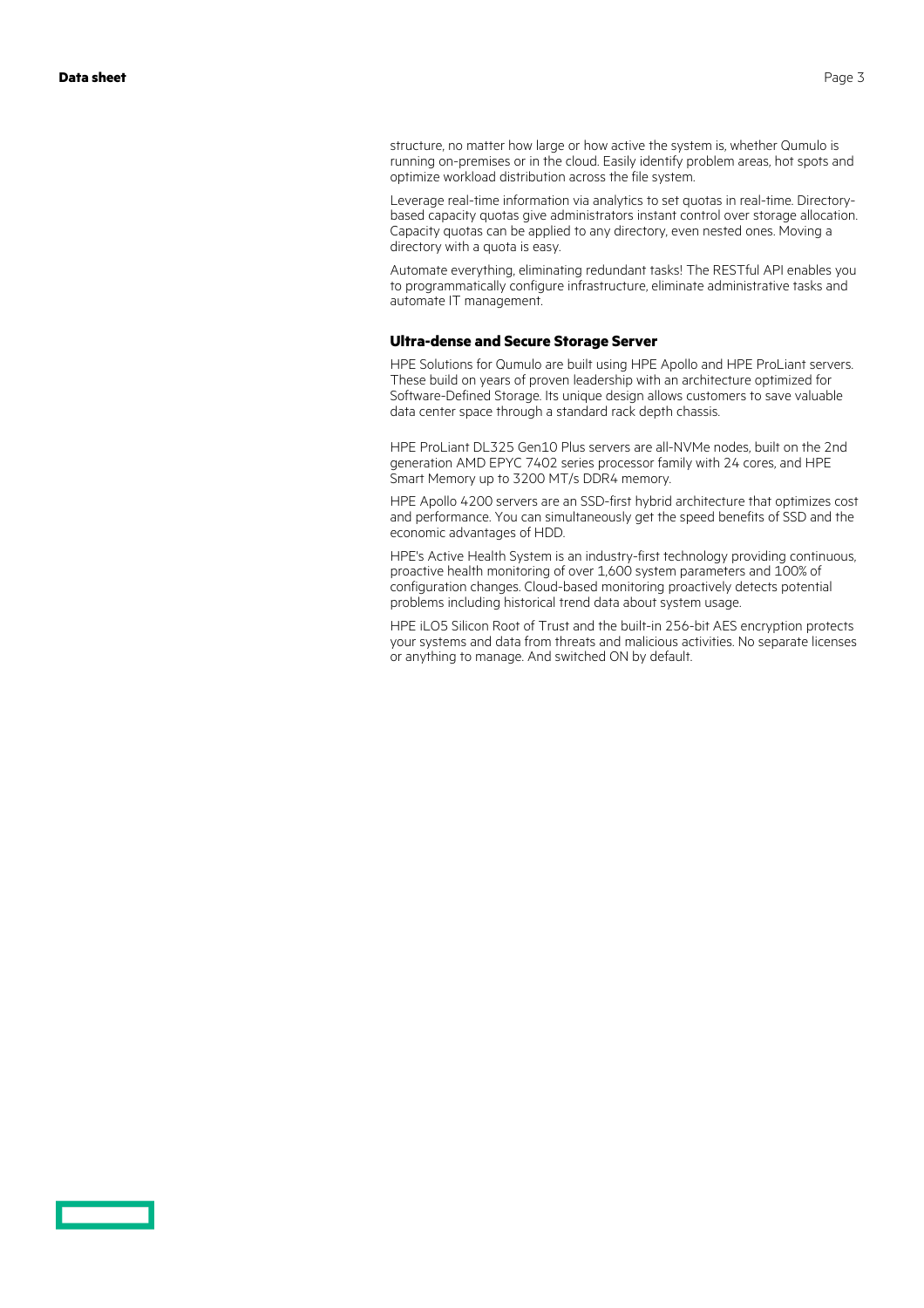# **Technical specifications HPE ProLiant DL325 Gen10 Plus 145TB 100Gb All-NVMe Flash TAA-compliant Node for Qumulo**

| <b>Product Number</b>               | <b>R3B89A</b>                                                                                                                                                                                                                                                                       |
|-------------------------------------|-------------------------------------------------------------------------------------------------------------------------------------------------------------------------------------------------------------------------------------------------------------------------------------|
| <b>Capacity</b>                     | 145 TB All Flash NMVe capacity                                                                                                                                                                                                                                                      |
| <b>Host interface</b>               | 100GbE QSFP28                                                                                                                                                                                                                                                                       |
| <b>Protocol supported</b>           | NFS, SMB, FTP and REST                                                                                                                                                                                                                                                              |
| <b>Replication support</b>          | Continuous asynchronous replication across Qumulo storage clusters.                                                                                                                                                                                                                 |
| <b>Storage expansion options</b>    | Storage is expanded by adding Qumulo nodes to the cluster.                                                                                                                                                                                                                          |
| <b>Compatible operating systems</b> | Windows®, UNIX®, Linux®                                                                                                                                                                                                                                                             |
| <b>Management features</b>          | At-a-glance visibility to storage capacity usage patterns by IP address or by directory path. Up-to-the-<br>minute analytics pinpoint problems and effectively control how storage is used. Directory-based capacity<br>quotas. HPE Integrated Lights Out and Active Health System. |
| <b>Clustering support</b>           | Minimum of four nodes required for a Qumulo cluster.                                                                                                                                                                                                                                |
| <b>HD</b> type                      | 19 x 7.68 TB NVMe RLSC U.3                                                                                                                                                                                                                                                          |
| <b>Snapshot support</b>             | Yes                                                                                                                                                                                                                                                                                 |
| Form factor (fully configured)      | 1U rack mount                                                                                                                                                                                                                                                                       |
| <b>Product Dimensions (metric)</b>  | 4.28 x 43.46 x 82.62 cm                                                                                                                                                                                                                                                             |
| Weight                              | 25.9 kg maximum                                                                                                                                                                                                                                                                     |
| Warranty                            | 3-Year Parts, 3-Year Labor, 3-Year Onsite support with next business day response.                                                                                                                                                                                                  |